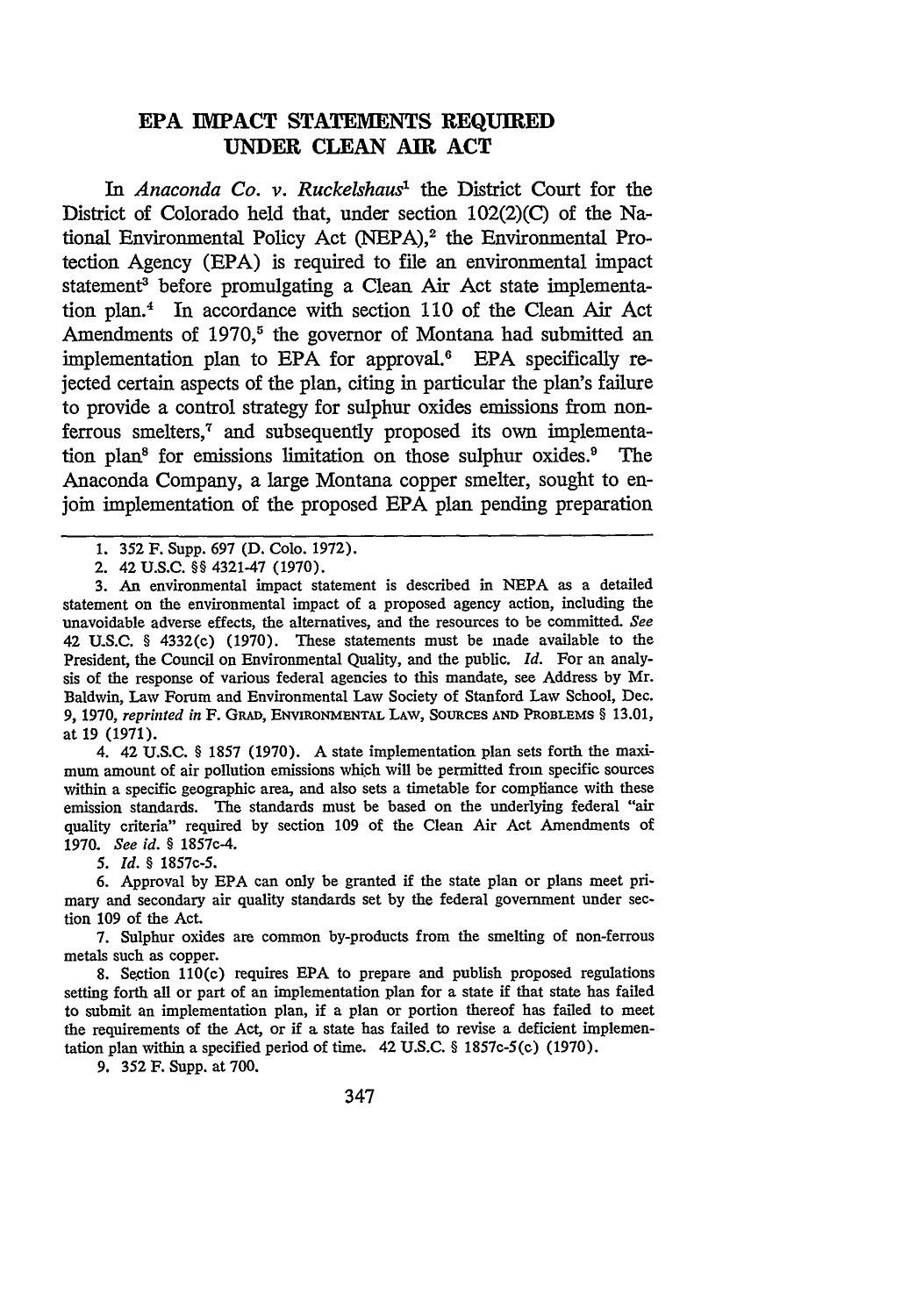of an environmental impact statement pursuant to section 102(2) (C) of NEPA. EPA responded that the legislative history of NEPA made it clear that the Act was not intended to apply to an agency such as EPA.10 In rejecting the EPA argument, the court held that, if regulations will have a significant effect upon the environment, an enviromental impact statement must be prepared by the EPA before those regulations could be implemented under the Clean Air Act.<sup>11</sup>

NEPA was intended both to impose a broad scope of environmental responsibility upon federal agencies and to insure that federal agencies would not unnecessarily contribute to environmental deteriorarion.<sup>12</sup> In furtherance of these purposes, the Act prescribes

[No action of the [EPA] Administrator taken pursuant to this Act shall be deemed a major Federal action significantly affecting the quality of the human environment within the meaning of the National Énvironmental Policy Act of 1969 . . . . Pub. L. No. 92-500, § 511(c) (Oct. 18, 1972), reprinted in U.S. Cope Cono. & Ap. News 4825, 4919 (1972).

11. Although beyond the scope of this discussion, two other major issues were resolved in this case. EPA contended that section 307 of the Clean Air Act, 42 U.S.C. § 1857h-5 (1970), which provides for review by petition to circuit courts **of** appeal for already promulgated state plans, barred a suit in federal district court to enjoin an EPA *proposed* implementation plan. 352 F. Supp. at 710-11. *The* court held that section 307 did not bar the suit because the proposed plan had not yet been implemented and thus no review was available to *Anaconda* under section 307. In response to Anaconda's argument that EPA was required to hold an adjudicatory hearing before promulgating an EPA proposed implementation plan, the court ruled that the hearing must be held because the plan applied solely to Anaconda. *Id.* at 703. EPA plans to appeal the decision in the *Anaconda* case. See Statement of John R. Quarles, Jr., Dec. 11, 1972, *cited in* 3 ENVIRONMENTAL L. REP. 940 (Dec. 15, 1972).

12. Section  $101(a)$  of NEPA declares the national environmental policy:

The Congress . . . declares that it is the continuing policy of the Federal Government.. . to use all practical... measures... m a manner calculated to foster and promote the general welfare, to create and maintain con- ditions under which man and nature can exist in productive harmony, and fulfill the social, economic, and other requirements of present and future generations of Americans. 42 U.S.C. § 4331 (a) (1970).

After setting out the objectives of the national policy, section 101(b) declares that through the improvement and coordination of federal plans, functions, and programs, the Nation may,

(3) attain the widest range of beneficial uses of the environment without degradation, risk to health or safety, or other undesirable and unin-tended consequences. *Id. §* 4331(b).

For examination of the purposes of NEPA in more detail, see Peterson, *An Analysis of Title I of the National Environmental Policy Act of 1969,* 1 BNA EN-**ViRONMENTAL** L. RaP. 10035 (1970); Note, *The National Environmental Policy Act: A Sheep in Wolf's Clothing?,* 37 BRoorKLN L. Rav. 139 (1970); Note, *NEPA: Birth* and Infancy, 20 CATH. U.L. REV. 184 (1970).

<sup>10.</sup> *Id.* at 710. EPA argued further, *id.* at 713, that any doubts in this regard had been erased by a provision in section 511(c) of the Federal Water Pollution Control Amendments: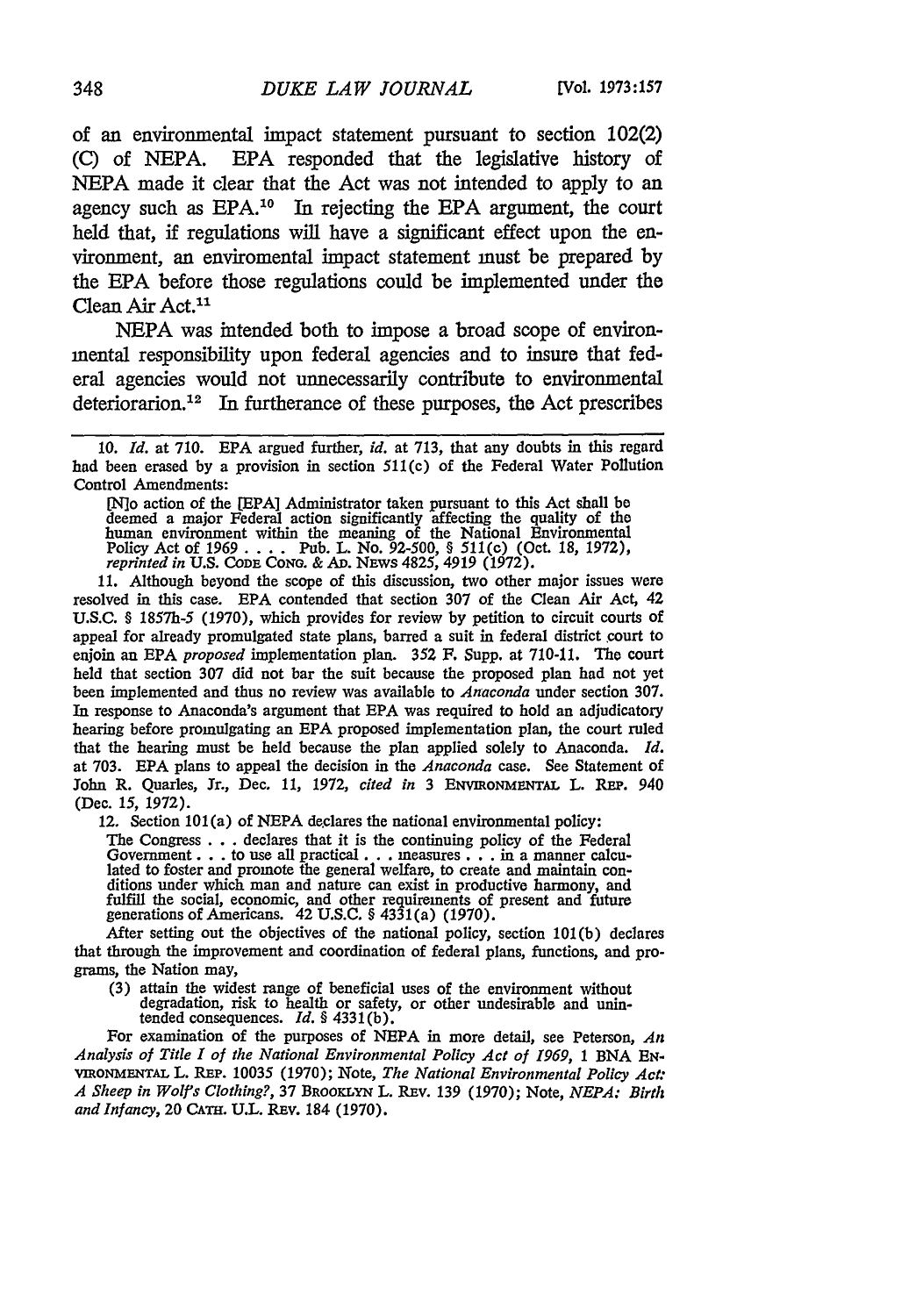both substantive and procedural duties for federal agencies. The substantive thrust is delivered primarily in section 102(1):

The Congress authorizes and directs that, to the fullest extent possible: (1) the policies, regulations, and public laws of the United States shall be interpreted and administered in accordance with the policies set forth in this [Act] **.... 13**

The Act's legislative history reveals that the phrase "to the fullest extent possible" provides a limited exception to compliance with the substantive duties of NEPA for agencies granted independent, statutory environmental responsibility; to the extent that another statute expressly prohibits or makes compliance with one or more sections of NEPA impossible, such an agency is exempt from compliance.<sup>14</sup> The procedural requirements of NEPA are set forth in section  $102(2)$ .<sup>15</sup> The most important of these, section  $102(2)(C)$ , requires federal agencies to prepare a detailed statement of potential environmental impact for "major federal actions significantly affecting the quality of the human environment." $16$  The legislative history does not specifically indicate whether, in the absence of express statutory conflict, these procedural requirements were intended to apply to the regulatory programs of agencies, such as EPA, with independent, environmental responsibility.

The Council on Environmental Quality (CEQ), which is authorized to issue advisory guidelines to federal agencies for the implementation of section  $102(2)(C)$ ,<sup>17</sup> has determined, on the basis of its reading of NEPA's legislative history, that section 102(2)(C) is totally inapplicable to EPA.<sup>18</sup> The CEQ Guidelines provide that the regulatory activities taken by EPA will not be deemed actions which require the preparation of environmental impact statements. In the Guidelines, however, CEQ did not state what portions of the legislative history led to this interpretation. The most persuasive support for CEQ's position is found in the report of "Major Changes in S.1075

17. **CEQ** was granted this authority by an executive order. See Exec. Order No. 11,514, 3 C.F.R. 526, 528 (1972).

<sup>13. 42</sup> U.S.C. **§** 4332(l) (1970).

<sup>14.</sup> *See* H. REP. No. **765,** 91st Cong., 1st Sess. (1969), where it is stated: The purpose of the. **. .** language [to the fullest extent possible] is to make it clear that each agency of the Federal Government shall comply with the directives set out in such subparagraphs  $(A)$  through  $(H)$  unless the existing law applicable to such agency's operations expressly prohibits or makes full compliance with one of the directives impossible. *Id.* at 9. **15.** 42 **U.S.C.** § 4332(2) (1970).

**<sup>16.</sup>** *Id.*

<sup>18.</sup> **CEQ GUrmELrEs** § 5(d), **36** Fed. Reg, 7724, 7725 (1971).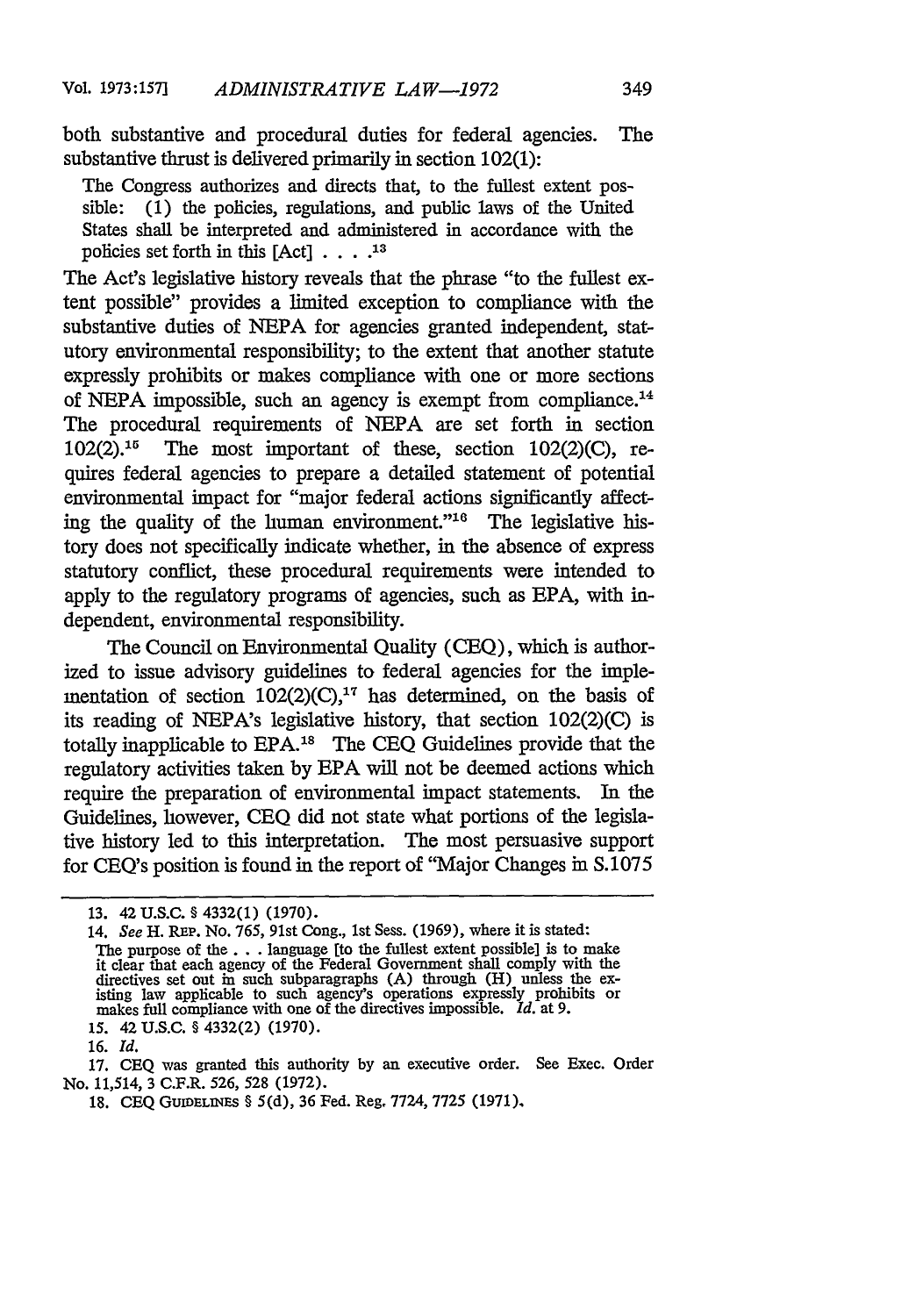as passed by the Senate" (the senate version of NEPA).<sup>10</sup> In reference to environmental protective agencies such as the National Park Service, the Federal Water Pollution Control Administration, and the National Air Pollution Control Administration, the report stated:

The provisions of section  $102$ ... are not designed to result in any change *in the manner* in which [these agencies] carry out their environmental protection authority.<sup>20</sup>

Six months after the passage of NEPA, the EPA was established and ministration and the National Air Pollution Control Administration.<sup>21</sup> Thus, if it can be assumed that "any change in the manner" in which agencies carry out their environmental protection authority refers to procedural as well as substantive matters, the EPA should be exempt from section 102(2)(C) of the NEPA.

The validity of CEQ's conclusion, however, is doubtful; the substance of section 102's legislative history may not have been directed at the *procedural* provisions, but only at the *substantive* obligations of that section. A further statement found in "Major Changes to S.1075," in reference to the phrase "to the fullest extent possible,"<sup>22</sup> indicates that the phrase "shall not be used by *any* Federal agency as a means to avoiding [sic] compliance with the [procedural requirements] set out in Section 102."<sup>23</sup> Moreover, NEPA's sponsor, Senator Jackson, stated during the debate preceding passage of the bill that any deviation from full compliance with the substantive goals of NEPA must be "justified in light of *public scrutiny* as required by section 102"----that is, by an impact statement.<sup>24</sup> Thus, as can be seen, the legislative history of NEPA is, at best, inconclusive as to whether Congress intended the procedural requirements of section 102 to apply to an environmental protection agency such as the EPA. Congressional intent in this area is also difficult to discern, because the NEPA hearings focused chiefly on the water and air programs; yet EPA, established six months after the passage of NEPA, assumed control not only over the water and air programs<sup>25</sup> but also

**25.** See note 21 *supra.*

<sup>19. 115</sup> **CoNG.** REc. 40417 (1969) (report of the Senate conferees to the Senate).

<sup>20.</sup> *Id.* at 40418 (emphasis added).

<sup>21.</sup> **EPA** was established and these programs transferred to it by Executive Reorganization Plan No. 3 of 1970. See 3 C.F.R. §§ 199-200 (1970). See note 26 *infra.*

<sup>22. 42</sup> **U.S.C.** § 4332 **(1970).** See note **13** *supra* and accompanying text.

**<sup>23. 115</sup> CONG.** REc. 40418 (emphasis added).

<sup>24.</sup> *Id.* at 40416 (emphasis added).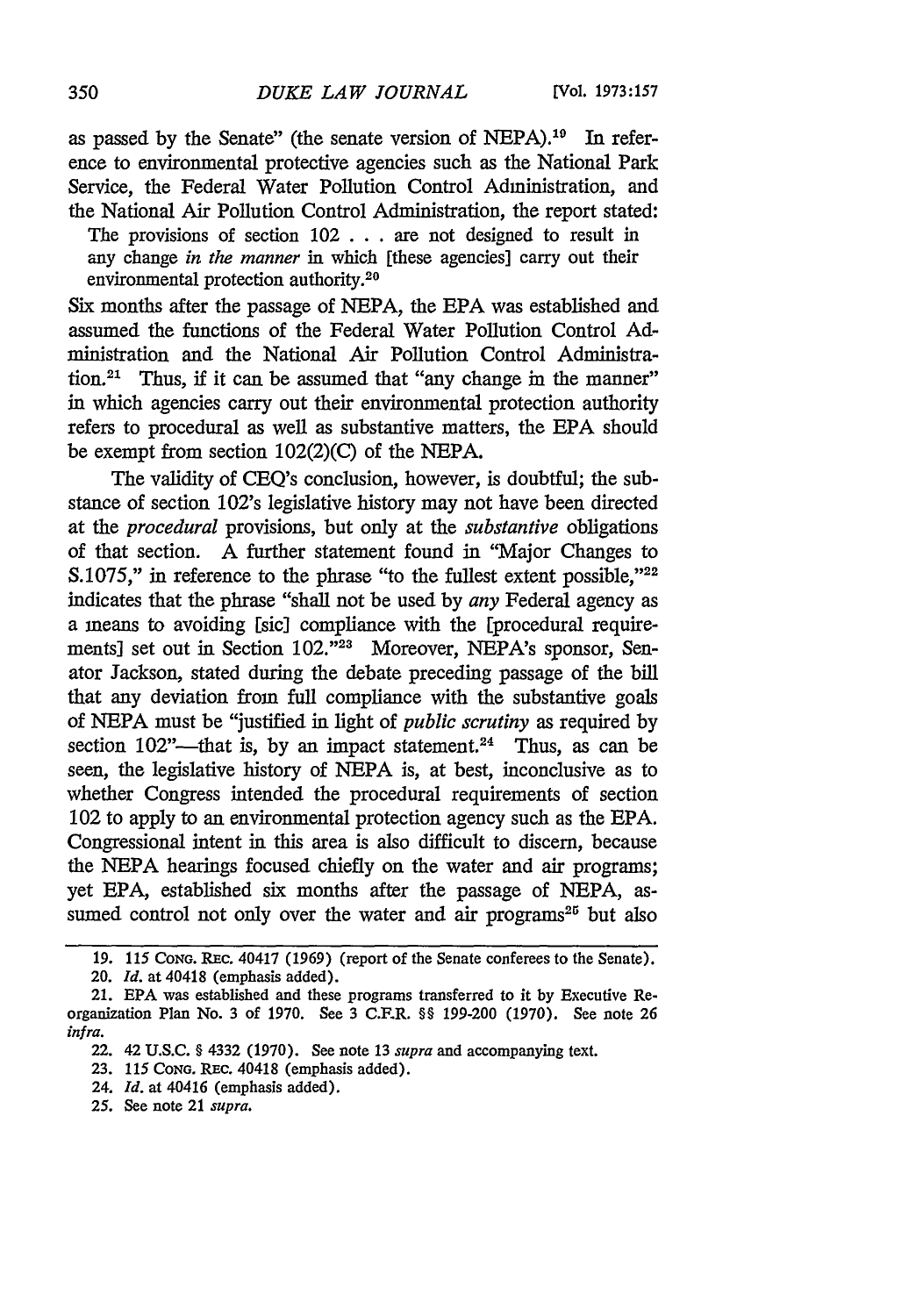substantial control over pesticides, radiation, and solid wastes disposal, 26 areas virtually ignored during the discussions in the NEPA hearings of section 102.

Although the legislative history of NEPA may be inconclusive as to this issue, it is clear that the EPA was intended to coordinate and give coherence to the broad environmental policies contained in NEPA.<sup>27</sup> EPA has taken the position that NEPA was designed only to insure that the non-environmental, "mission-oriented" agencies would consider environmental values in decision making.<sup>28</sup> Because of the central role EPA plays in the protection of the environment, it is apparent that the agency's function differs markedly from the non-environmental "mission-oriented" agencies. Contending that this role gives it a broader environmental "perspective," $29$  EPA

Environmental responsibilities not transferred to the EPA include, *inter alia,* authority of the Food and Drug Administration to remove from the market food with excess pesticide residues, authority of the Atomic Energy Commission to implement and enforce radiation standards through its licensing authority, and regulation of radiation from consumer products by the Department of Health, Education and Welfare. *Id.* at 4.

**27.** In formulating the recommendation for the creation of the Environmental Protection Agency, the President's Council on Executive Reorganization stated one of the agency's objectives to be "[r]esearch and standard-setting based on a com- prehensive view **of. .** .the planet's ecology, the economic costs of pollution and its abatement, considering also the benefits . .. that may accrue from the. **. .** activities that give rise to pollution." *Hearings on Reorganization Plan No. 3 of 1970 Before a Subcomm. of the House Comm. on Governmental Operations,* 91st Cong., 2d Sess. 46 (1970). President Nixon, in a message to Congress accompanying the reorganization plan which established the EPA, noted that the need for NEPA arose because

[olur national government today is not structured to make a coordinated attack on the pollutants which debase [the environment]. Indeed, the present governmental structure for dealing with environmental pollution of-<br>ten defies effective and concerted action. *Message of the President Re* 

28. *Joint Hearings on the Operation of the National Environmental Policy Act of 1969 Before the Committees on Public Works and Interior and Insular Affairs,* 92d Cong., 2d Sess. 546 (1972) (statement of William D. Ruckelshaus).

29. Mr. Ruckelshaus, in arguing that section 102(2) (C) of NEPA as applied to

<sup>26.</sup> The programs transferred to EPA under Reorganization Plan No. 3 of 1970, *supra* note 21, include: (1) functions with respect to pesticide studies, from the Department of the Interior; (2) the pesticides registration program of the Agriculural Research Service, from the Department of Agriculture; (3) the pesticides research and standard-setting programs limiting pesticide residues in food, from the Food and Drug Administration; (4) the environmental radiation standards programs establishing environmental radiation standards and emissions limits for radioactivity, from the Atomic Energy Commission and the Federal Radiation Council; (5) functions carried out by the Bureau of Solid Waste Management, from the Department of Health, Education and Welfare. *See Message of the President Relative to Reorganization Plans Nos.* **3** and *4 of 1970,* H.R. Doc. No. 366, 91st Cong., 2d Sess. **2-3** (1970).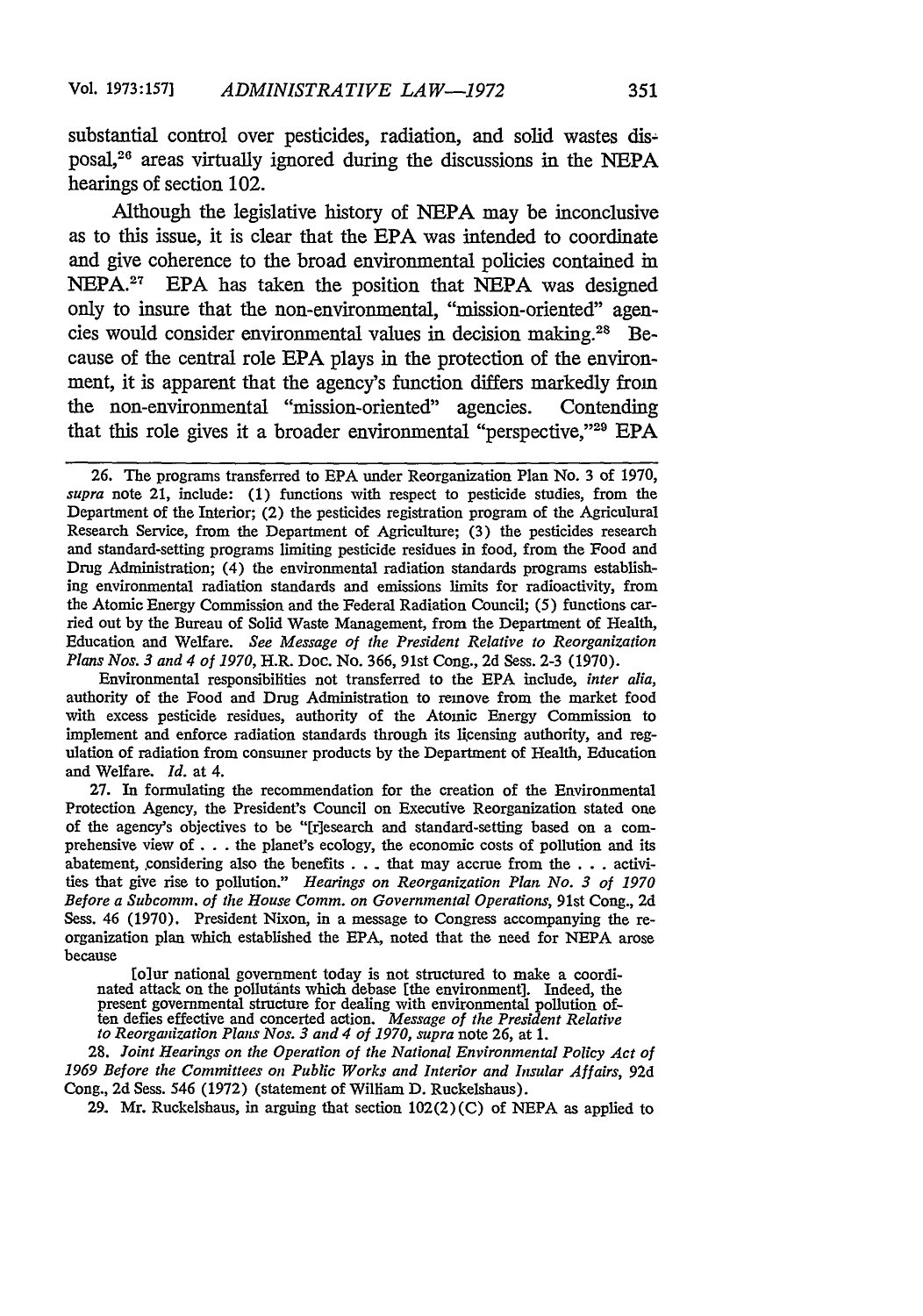has argued that its role makes the procedural requirements of **NEPA** unnecessary.<sup>30</sup> However, EPA's argument is weakened by the refusal of courts, in ruling on the applicability and scope of NEPA's procedural provisions, to differentiate between those agencies with environmental improvement authority and the other agencies which are merely guided by NEPA generally.<sup>31</sup> For example, the seminal case on NEPA applicability, *Calvert Cliffs' Coordinating Committee v. AEC,32* dealt with a "non-environmental" agency, the Atomic Energy Commission. The Court of Appeals for the District of Columbia Circuit read literally the "all Federal agencies" phrase of section 102(2), ruling that the procedural duties of NEPA are mandatory and binding upon the AEC and *all* federal agencies.<sup>88</sup> Since the AEC did not have an independent environmental mandate, it was not necessary for the court to decide whether independent, statutory environmental responsibility would affect the applicability of NEPA. The decision, however, has been subsequently in-

the EPA would be superfluous, has stated:

We wouldn't be doing our job if we did not consider within the agency<br>all of the alternatives in adopting standards . . . . If we did not do that . . . we would not even be close to discharg-<br>ing our responsibilities as a

Since under this argument EPA's mission is solely environmental, it is entirely un- necessary to impose the additional and redundant burden of preparing impact statements for **EPA** regulatory activities. *Id.* at *556.*

30. This position is weakened by EPA's express declaration in *Anaconda* that, when promulgating Clean Air Act implementation plans, *only* air pollution factors will be considered. See notes 49-51 *infra* and accompanying text.

31. See notes 34-35 *infra.* However, in ordering **EPA** to reconsider its rejection of four major automobile manufacturers' application for suspension of the 1975 emission standards for light duty vehicles pursuant to section 202 of the Clean Air Act, 42 U.S.C. § 1857f-1(b)(5)(B) (1970), the Court of Appeals for the District of Columbia Circuit, in International Harvester Co. v. Ruckelshaus, **-** F.2d **- (D.C.** Cir. 1972), stated:

Although we do not reach the question of whether EPA is automatically and completely exempt from NEPA, we see little need in requiring a **NEPA** statement from an agency whose *raison d'etre* is the protection of the en- vironment, and whose decision on suspension is *necessarily infused* **[by** the Clean Air Act, § 202 (b)(5)(D), 42 **U.S.C.** § 1857f-(b) **(5)** (D) (1970)] with. **. .** environmental considerations. **-** F.2d at **-** (emphasis added).

The court was impelled to this conclusion by its belief that to require an environmental impact statement, in addition to EPA's *suspension* decision setting forth the same considerations, would be "a legalism carried to the extreme." *Id.* at **-.** In *Anaconda,* however, **EPA** contended that it could not consider environmental factors other than air pollution in evaluating *state implementation plans* for primary and secondary national ambient air standards. 352 F. Supp. at 704. See notes *49-51 infra* and accompanying text.

32. 449 F.2d 1109 (D.C. Cir. 1971).

33. *Id.* at 1114-15.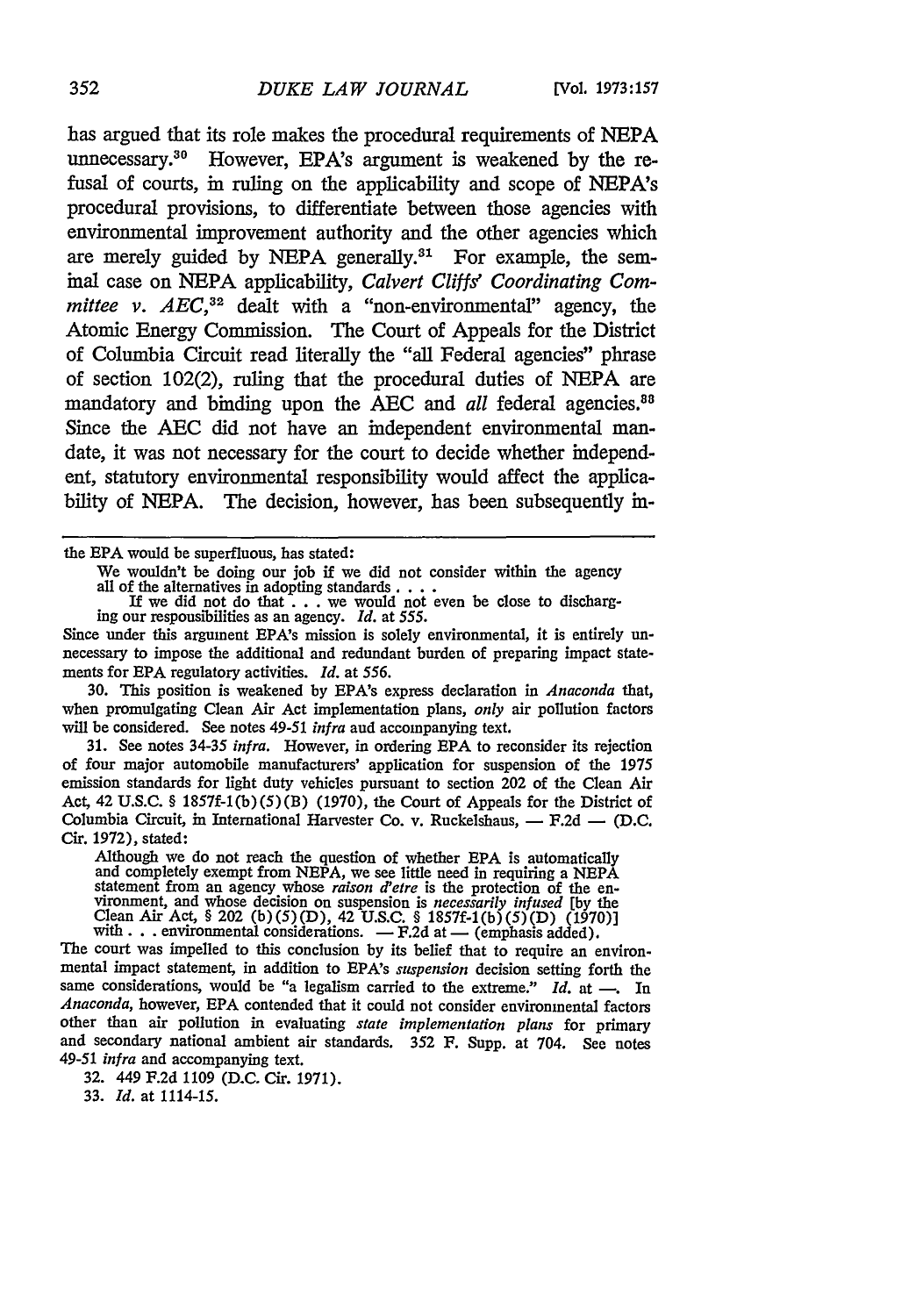terpreted to apply to environmental protective agencies such as the Forest Service<sup>34</sup> and the Army Corps of Engineers.<sup>35</sup>

*In Anaconda,* EPA raised two alternative arguments to support the agency's contention that it was exempt from the procedural requirements of NEPA. First, EPA contended that the 1972 amendments to the Federal Water Pollution Control Act (FWPCA)<sup>36</sup> had been intended to exempt EPA activities from NEPA. The court summarily rejected this contention, however, and pointed out that the language of the FWPCA<sup>37</sup> was obviously intended only to remove regulatory activities performed *under that Act* from the procedural requirements of NEPA.<sup>38</sup> EPA's second argument was based upon the agency's reading of a 1972 decision handed down by the Court of Appeals for the Third Circuit, *Getty Oil Co. v. Ruckelshauss9 In Getty,* the plaintiff had contended that EPA's failure

35. In EDF, Inc. v. Corps. of Eng'rs, 470 F.2d 289 (8th Cir. 1972), the Eighth Circuit affirmed a lower court's ruling that the Corps of Engineers was required to file an impact statement in the construction of a dam, basing its decision on the assumption that NEPA applies indiscriminately to all federal agencies. *Id.* at 295. An earlier district court case, Kalur v. Resor, 335 F. Supp. 1(D.D.C. 1971), expressly raised, for the first time, the issue of whether an environmental protective agency is exempt from the filing of section 102 statements. In *Kalur,* several plaintiffs alleged that an Army Corps of Engineers regulation exempting Refuse Act discharge permits from the NEPA section 102 requirements was invalid. The court upheld this contention, stating that *all* agencies are bound by NEPA and that there is "no exception . . . carved out for those agencies that may be viewed as environmental improvement agencies." *Id.* at 15. In a 1972 case similar to *Kalur,* Sierra Club v. Sargent,  $-$  F. Supp.  $-$  (W.D. Wash. 1972), the plaintiffs also sought to enjoin issuance of a Refuse Act permit issued by the Corps of Engineers. The injunction was sought partially on the theory that impact statements were required by NEPA prior to issuance of the permits. In *Sierra Club,* the Corps had advanced the same argument now utilized by the EPA in *Anaconda:* unlike many other agencies, the Corps is an environmental protective agency and will therefore automatically consider environmental factors, making the requirement of an impact statement duplicative and wasteful. In its order, the court rejected this argument and ruled that the Corps of Engineers was required to prepare an environmental impact statement before issuance of the permit. *Id.* at --

36. Pub. L. No. 92-500, § 511(c) (Oct. 18, 1972).

- 37. See note 10 *supra.*
- 38. 352 F. Supp. at 713.
- 39. 468 F.2d 349 (3d Cir. 1972).

<sup>34.</sup> In Upper Pecos Ass'n v. Stans, 452 F.2d 1233 (10th Cir. 1971), the Tenth Circuit recognized the duty of the Forest Service to prepare an environmental impact statement in connection with the building of a national highway. The court apparently attached no significance to the environmental status of the agency, ruling that the Forest Service was obligated to prepare the statement because it was the "lead" agency-the agency which had primary responsibility for the project. *Id.* at 1236.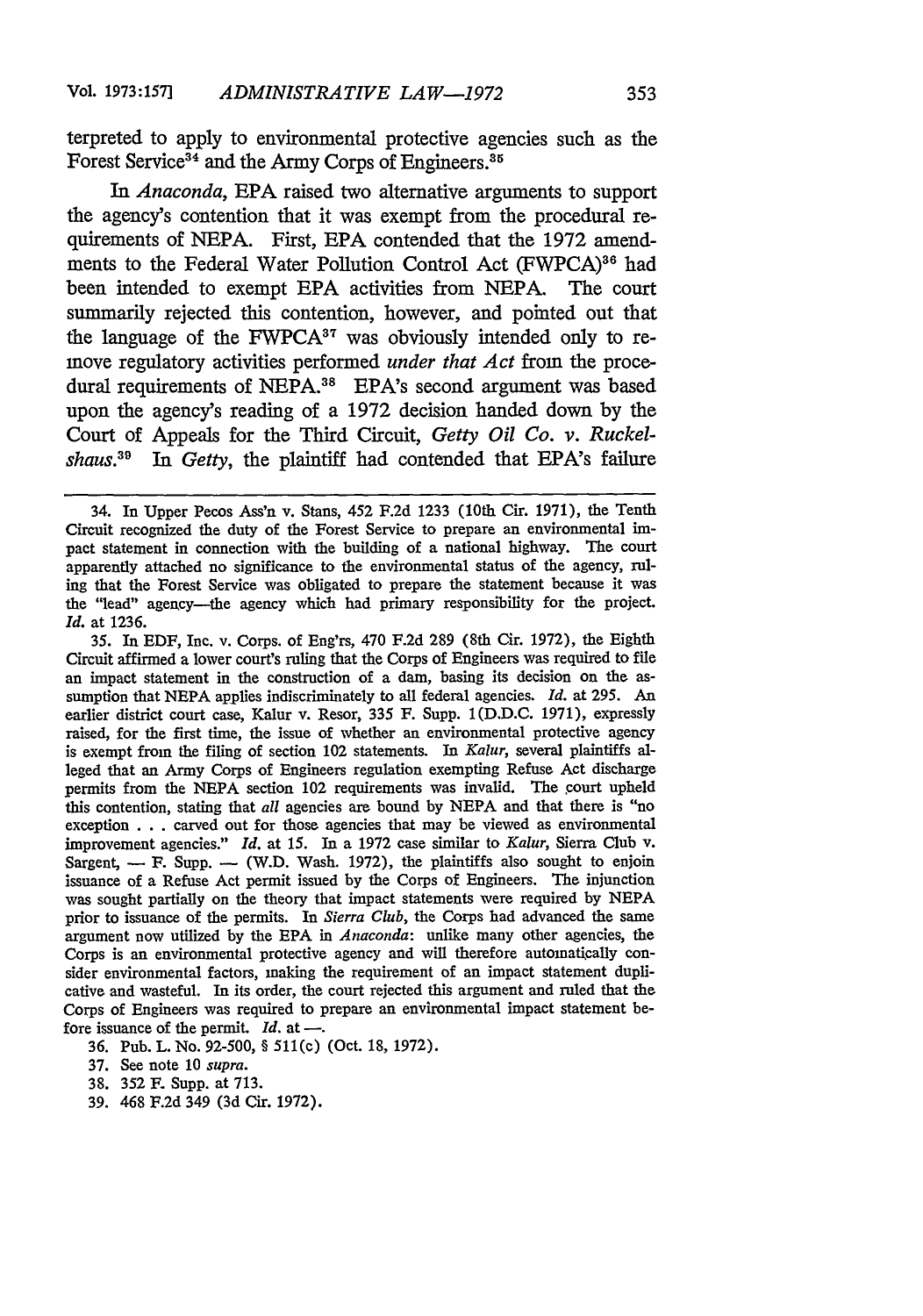to prepare an environmental impact statement rendered *ultra vires an* EPA enforcement order directing compliance with a previously approved air quality plan.<sup>40</sup> The Third Circuit found it unnecessary to rule on the contention, holding that the NEPA issue could be properly raised only in a proceeding initiated within thirty days of the promulgation of such plans and not during the enforcement period.<sup>41</sup> However, the court nevertheless noted that, in any event, the cases cited by the plaintiff, $42$  Getty Oil Co., were "not persuasive that the EPA was bound by NEPA."<sup>43</sup> The *Anaconda* court disagreed with the Third Circuit's dictum,<sup>44</sup> holding that EPA was so bound. Following the reasoning of *Calvert Cliffs'*,<sup>45</sup> Judge Winner also refused to differentiate between environmental and non-environmental agencies, and found that the *Calvert Cliffs'* ruling<sup>46</sup> and subsequent cases<sup>47</sup> were accurately descriptive of NEPA's mandatory nature. He ruled that the language "all federal agencies" in section 102 was dispositive and concluded that Congress intended *all* agencies under their authority to follow the substantive and procedural mandates of NEPA.<sup>48</sup>

The *Anaconda* court also displayed great concern that EPA had insisted that in determining proper air emission standards the agency could not and "will not consider . . . environmental factors" other than air pollution. 49 EPA had contended that the Clean Air Act mandates only consideration of air pollution in evaluating state implementation plans.<sup>50</sup> The court found EPA's position to be con-

43. 467 F.2d at 359 n.17.

44. 352 F. Supp. at 710. Section 307 of the Clean Air Act did not bar a federal district court suit in *Anaconda* because EPA's proposed plan had not yet been promulgated. *Id.* at 702.

45. Calvert Cliffs' Coordinating Comm. v. *AEC,* 449 F.2d 1109 (D.C. Cir. 1971).

46. See notes 32-33 *supra* and accompanying text.

47. *E.g.*, Davis v. Morton, -- F.2d - (10th Cir. 1972); EDF, Inc. v. Corps of Eng'rs, 470 F.2d 289 (8th Cir. 1972); Upper Pecos Ass'n v. Stans, 452 F.2d 1233 (10th Cir. 1971); Kalur v. Resor, 335 F. Supp. 1 (D.D.C. 1971). *See also* cases cited in  $-$  F. Supp. at  $-$ .

48. 352 F. Supp. at 710; *see id.* at 711-13.

49. *Id.* at 705.

*50. Id.* Apparently **EPA** based its argument on subsections 110(a)(2) and

<sup>40.</sup> *Id.* at 359.

<sup>41.</sup> See *id. The* Getty court interpreted section 307 of the Clean Air Act, 42 U.S.C. § 1857h-5(b)(2) (1970), as absolutely precluding review of alleged procedural failings during approval and promulgation of state plans after the section 307 thirty-day period had expired. *Id.* See pp. 253-73 *infra.*

<sup>42. 467</sup> F.2d at 359 n.17, *citing* Kalur v. Resor, 335 F. Supp. 1 (D.D.C. 1971); EDF, Inc. v. Hardin, 325 F. Supp. 1401 (D.D.C. 1971).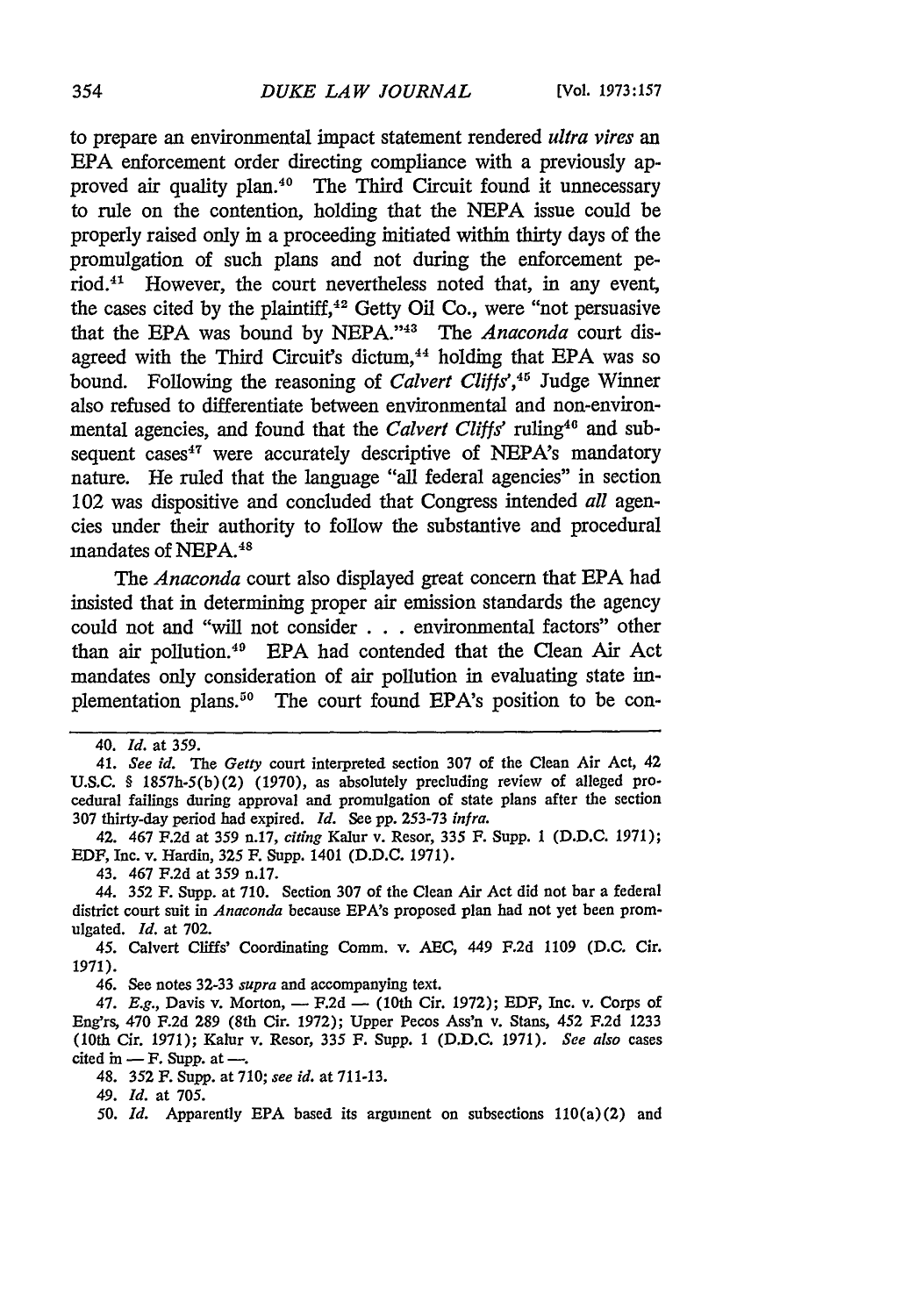trary to the requirements of NEPA,<sup>51</sup> and quoted with favor the *Calvert Cliffs'* ruling that if a substantive decision affecting the environment were "reached procedurally without individualized consideration and balancing of environmental factors . . **.** it is the responsibility of the courts to reverse."<sup>52</sup>

Although EPA does not now prepare impact statements for its regulatory activities, the agency has indicated that it makes every effort to carry out the broad purposes of NEPA, including consideration of overall environmental effects of those actions.<sup>53</sup> In practice, however, EPA recognizes that it does not always consider the full range of environmental factors envisioned by NEPA. In *Anaconda,* for example, EPA contended that the Clean Air Act specified that only environmental factors relating to air pollution could be considered in the establishment of air quality standards.<sup>54</sup> Thus, the fact that reduction of gaseous sulphur oxides might result not only in great economic cost but also water pollution in the form of sulphuric acid, was not a consideration in EPA's promulgation of the sulphur oxides regulation directed at Anaconda. $55$  The narrow view of environmental responsibility demonstrated by EPA in *Anaconda* runs counter to NEPA-which was not designed to operate independently of other environmental legislation, but rather was intended "to supplement existing, but narrow and fractionated, Congressional declarations of environmental policy."<sup>56</sup> Thus, the particular environmental considerations to be taken into account under the Clean Air Act-or any other statutory basis for regulatory environmental

*51.* 352 F. Supp. at 710. See 42 U.S.C. §4332 (1970).

52. 449 F.2d at 1115.

53. *Joint Hearings, supra* note **28,** at 549-50 (statement of William D. Ruckelshaus).

54. 352 F. Supp. at 710. *See also Joint Hearings, supra* note 28, where it is stated:

We do not think that NEPA applies to the setting of such standards so as to require EPA to balance considerations of public health against economic or other considerations, since this would be a clear violation of the Clea Air Act mandate. *Id.* at 567 (Letter of William D. Ruckelshaus to Senator Howard Baker, May 23, 1972). See note 50 *supra.*

55. 352 F. Supp. at 710, 713.

*56.* S. REP. No. 296, 91st Cong., 1st Sess. 9 (1969).

**<sup>(3)</sup>** of the Clean Air Act, 42 U.S.C. §§ 1857c-5(a)(2)-(3) (1970), which lists criteria to be used for **EPA** approval of a state implementation plan. These criteria encompass only air pollution considerations and may be contrasted with the criteria under section  $202(b)(5)(D)$  of the Act to be employed by EPA in ruling on an application for suspension of the 1975 emission standards for light duty vehicles, which include public interest, public health, and the welfare of the country. *Id.* § 1857f-1(b) (5) (D). See note **31** *supra.*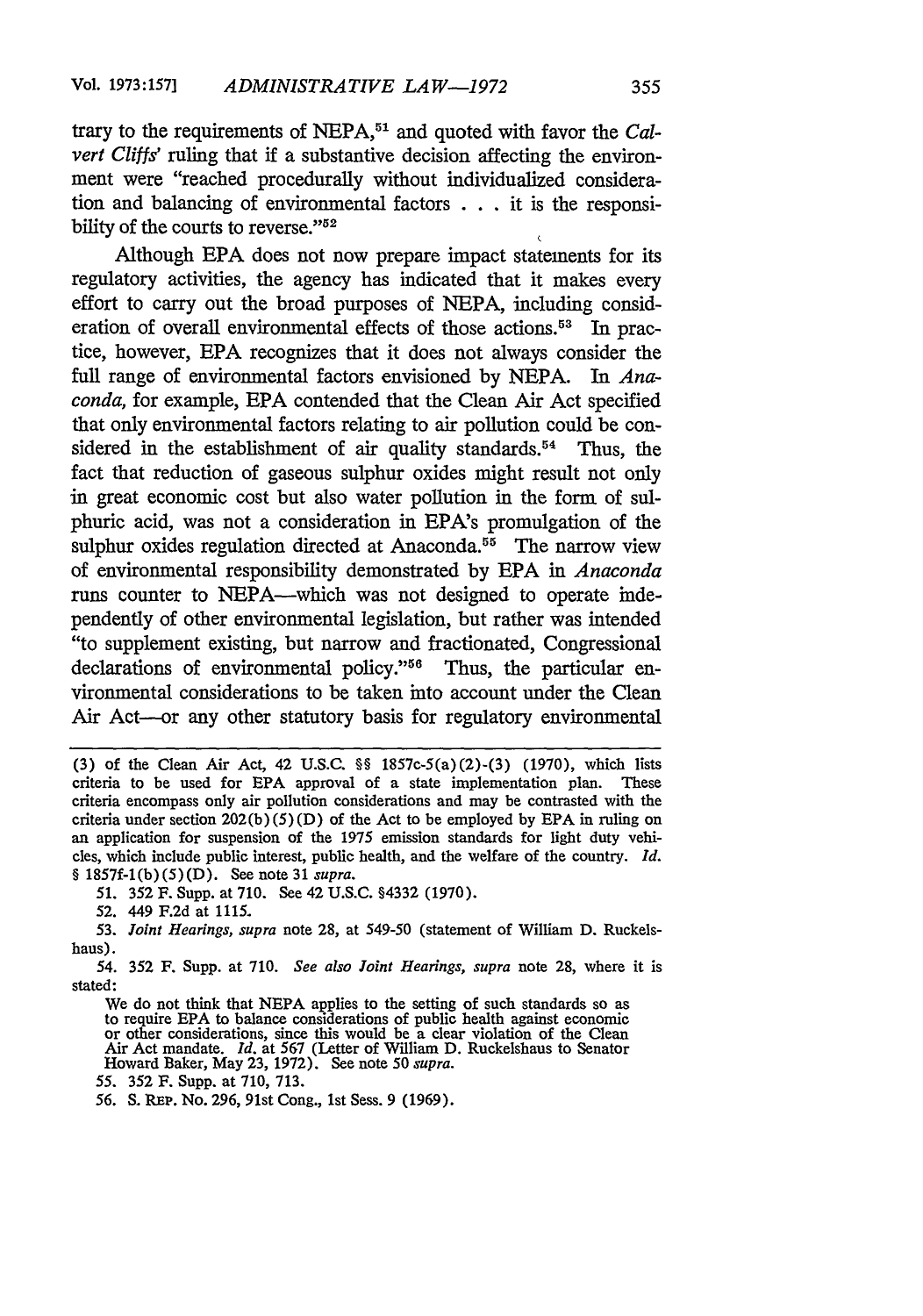activity-may be the primary, but not the exclusive, considerations for the environmental "balancing" NEPA requires.<sup>57</sup> Because of EPA's central role in the protection and enhancement of the environment, its primary responsibility should be the careful balancing of competing environmental and economic considerations envisioned by NEPA. Proper "balancing" can be *insured* by requiring **EPA** to adhere to the procedural provisions of section 102 of NEPA. In view of the failure of EPA to adequately balance environmental and economic factors in *Anaconda,* and the weakness of the legislative history arguments advanced by EPA and CEQ, it cannot be said that *the Anaconda* court erred in concluding that Congress intended *all* federal agencies to file impact statements before embarking upon regulatory activities.

Although the *Anaconda* holding applies to regulatory activities under the Clean Air Act, the reasoning clearly could be extended to EPA's other regulatory programs. Should NEPA's procedural requirements be found applicable to all the regulatory activities of EPA, it would appear that EPA will have to undertake major changes in its regulatory procedures. EPA believes that the disadvantages of the burden of preparing impact statements, for all regulatory activities which would be designated as major federal actions having a significant impact upon the environment, might more than offset the advantages accruing to the public.<sup>58</sup> There is some evidence supporting this assertion. For example, the pesticides registration program59 processed almost 4500 applications for new pesticides registration, 8500 renewals of registrations, and over 10,000 amendments to existing registrations in fiscal 1971.<sup>60</sup> In comparison, all federal agencies combined filed only 2388 impact statements from the passage of NEPA in 1969 through January 31, 1972, of which

<sup>57.</sup> This appears to be consistent with the House Conference Report on NEPA which stated:

<sup>[</sup>I]t is the intent of the [House) conferees that the provision "to the fullest extent possible" [in § 102 of NEPA] shall not be used by any Federal agency as a means of avoiding compliance with the directives set out in section 102. Rather, the language of section 102 is intended to assure... that *no* agency *shall utilize an excessively narrow construction of its existing statutory authorizations to avoid compliance.* H. **REP.** No. *765, supra* note 14, at 9-10 (emphasis added).

*<sup>58.</sup> Joint Hearings, supra* note 28, at 550 (statement of William D. Ruckelshaus). *59.* The pesticides registration program was transferred to the newly created **EPA** from the Department of the Interior under Reorganization Plan No. 3 of 1970, *supra* note 21.

<sup>60.</sup> *Joint Hearings, supra* note 28, at 548 (Statement of William D. Ruckelshaus).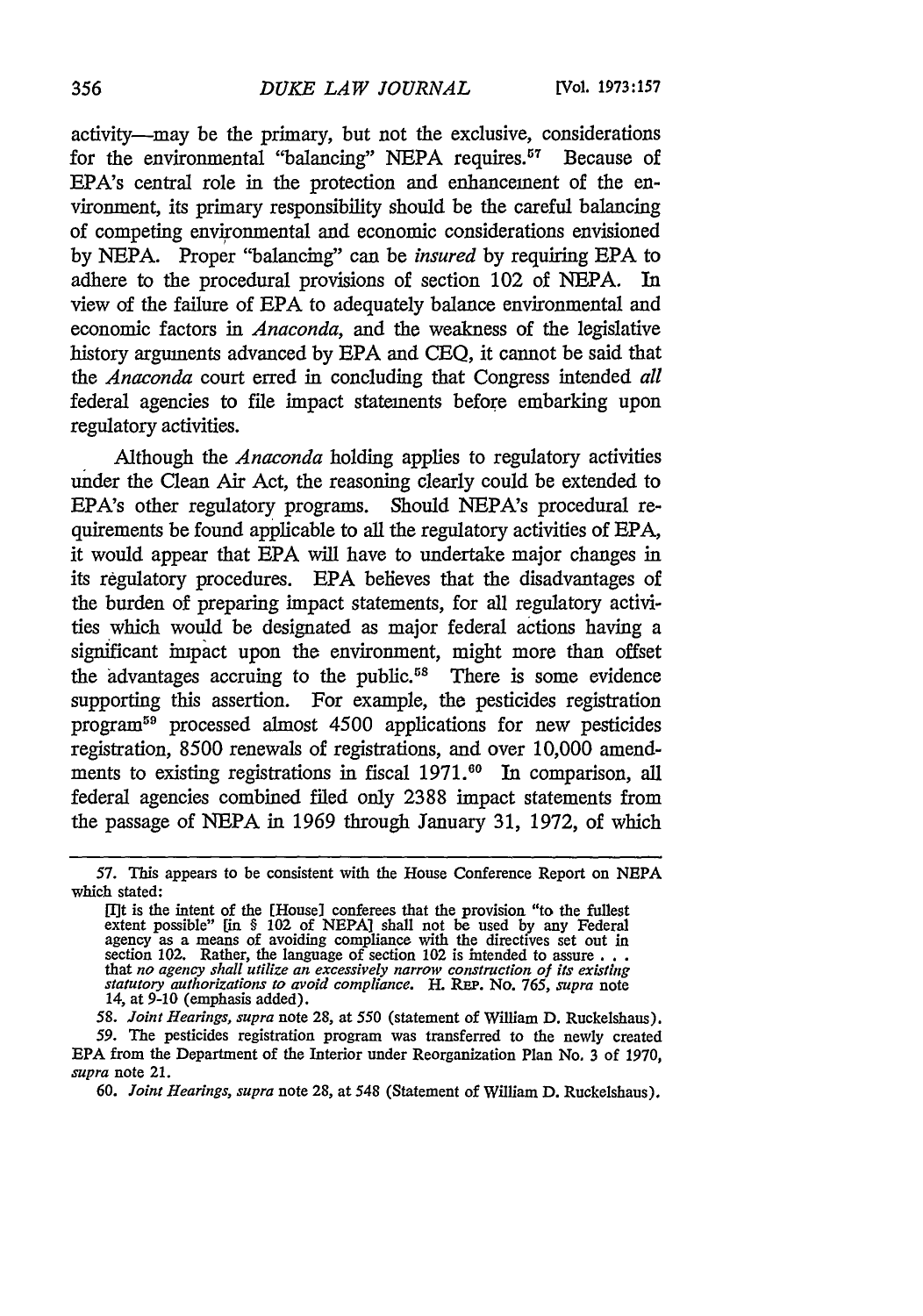only 19 were filed by  $EPA.^{61}$ . It is obvious that even if only a small percentage of the pesticide permits were found to be "major federal actions" within the meaning of section  $102$ ,<sup> $62$ </sup> the EPA's workload in this area would increase many times over, with concomitant cost and delay. Air pollution and radiation activities of EPA might also occasion a significant increase in that agency's workload should impact statements be required for major regulatory actions.<sup>63</sup>

There are several ways, however, by which the difficulties of preparing statements can be minimized if NEPA is applied to regulatory activities. The most readily apparent solution is for Congress to provide selective, legislative relief for those regulatory ac-

The environmental impact statements filed by the EPA were for waste treatment facilities construction and water quality management plans approval; none were prepared in connection with EPA regulatory activities. *Id.* at 580-81 (letter from Sheldon Meyers, Director of the Office of Federal Activities of EPA to Timothy Atkeson, General Counsel of CEQ, April 7, 1972).

62. 42 U.S.C. § 4332 (1970).

63. Section 108(a) of the Clean Air Act requires EPA to publish lists of newly discovered harmful air pollutants. *Id.* § 1857c-3. EPA must subsequently promulgate primary and secondary national ambient air quality standards for these pollutants under section  $109(a)(2)$ , *id.* § 1857c-4(a)(2), and regulate the sale and use of fuels under section 211(c), *id.* § 1857f-6c(c). See Greco, *The Clean Air Act Amendments of 1970: Better Automotive Ideas from Congress,* 3 ENVIRoNMENTAL L. REP. 169 (1972); Note, *Clean Air Act Amendments of 1970: A Congressional Cosmetic,* 61 GEo. L.J. 153 (1972). *See also* ENViRONMENTAL REPORTER **FEDERAL REGULATIONS** § 121 (1973) (compilation of EPA regulations).

EPA has two primary functions in regard to radiation protection guidance and standards. The first involves the formulation of basic federal policies on radiation protection and promulgation of Radiation Protection Guidelines which will be applicable to all federal agencies concerned with radiation control. This responsibility was assumed under Reorganization Plan No. 3 of 1970, *supra* note 21, at 200, from the now defunct Federal Radiation Council, Pub. L. 86-373 § 1(h), 73 Stat. 688 (1959). The second function is the establishment of environmental protection standards which limit radiation levels for areas adjacent to radiation-producing installations such as nuclear power plants. Reorganization Plan No. 3 of 1970, *supra* note 21, at 200. *See Environmental Protection Agency,* **ENVIRONMENTAL** REPORTER 51:1601, at 51:1622-24 (1973).

Since EPA itself is unsure as to the ultimate feasibility of preparing impact statments for its own regulatory activities, it has initiated a study to consider the effects of the section 102 process upon its own regulatory activities. *Joint Hearings, supra* note 28, at 546 (statement of William D. Ruckelshaus). This study should provide much needed information on the capabilities of NEPA to prepare impact statements and perhaps will suggest alternatives to a complete exemption of EPA regulatory activities from NEPA. Although a draft of the study has been completed it is not yet available. Letter from Alan W. Eekert, Attorney Advisor, **EPA** to *Duke Law Journal* Feb. 21, 1973.

<sup>61.</sup> *Id.* at 14 (statement of CEQ Chairman Russell **E.** Train). These figures were compiled by the CEQ.